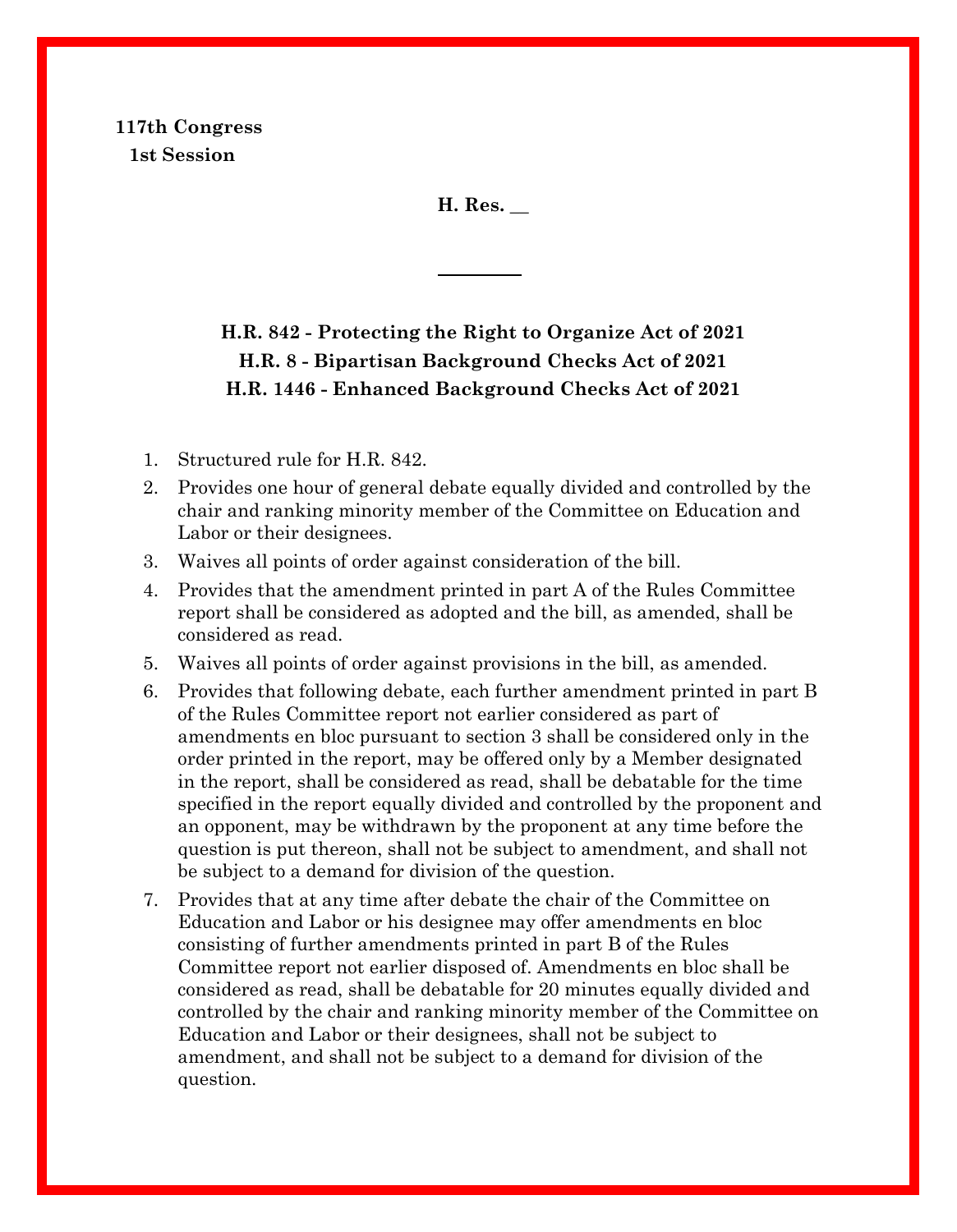- 8. Provides one motion to recommit.
- 9. Structured rule for H.R. 8.
- 10. Provides one hour of general debate equally divided and controlled by the chair and ranking minority member of the Committee on the Judiciary or their designees.
- 11. Waives all points of order against consideration of the bill.
- 12. Provides that the bill shall be considered as read.
- 13. Waives all points of order against provisions in the bill.
- 14. Provides that following debate, each further amendment printed in part C of the Rules Committee report not earlier considered as part of amendments en bloc pursuant to section 6 shall be considered only in the order printed in the report, may be offered only by a Member designated in the report, shall be considered as read, shall be debatable for the time specified in the report equally divided and controlled by the proponent and an opponent, may be withdrawn by the proponent at any time before the question is put thereon, shall not be subject to amendment, and shall not be subject to a demand for division of the question.
- 15. Provides that at any time after debate the chair of the Committee on the Judiciary or his designee may offer amendments en bloc consisting of further amendments printed in part C of this report not earlier disposed of. Amendments en bloc shall be considered as read, shall be debatable for 20 minutes equally divided and controlled by the chair and ranking minority member of the Committee on the Judiciary or their designees, shall not be subject to amendment, and shall not be subject to a demand for division of the question.
- 16. Provides one motion to recommit.
- 17. Structured rule for H.R. 1446.
- 18. Provides one hour of general debate equally divided and controlled by the chair and ranking minority member of the Committee on the Judiciary or their designees.
- 19. Waives all points of order against consideration of the bill.
- 20. Provides that the bill shall be considered as read.
- 21. Waives all points of order against provisions in the bill.
- 22. Provides that following debate, each further amendment printed in part D of the Rules Committee report not earlier considered as part of amendments en bloc pursuant to section 9 shall be considered only in the order printed in the report, may be offered only by a Member designated in the report, shall be considered as read, shall be debatable for the time specified in the report equally divided and controlled by the proponent and an opponent, may be withdrawn by the proponent at any time before the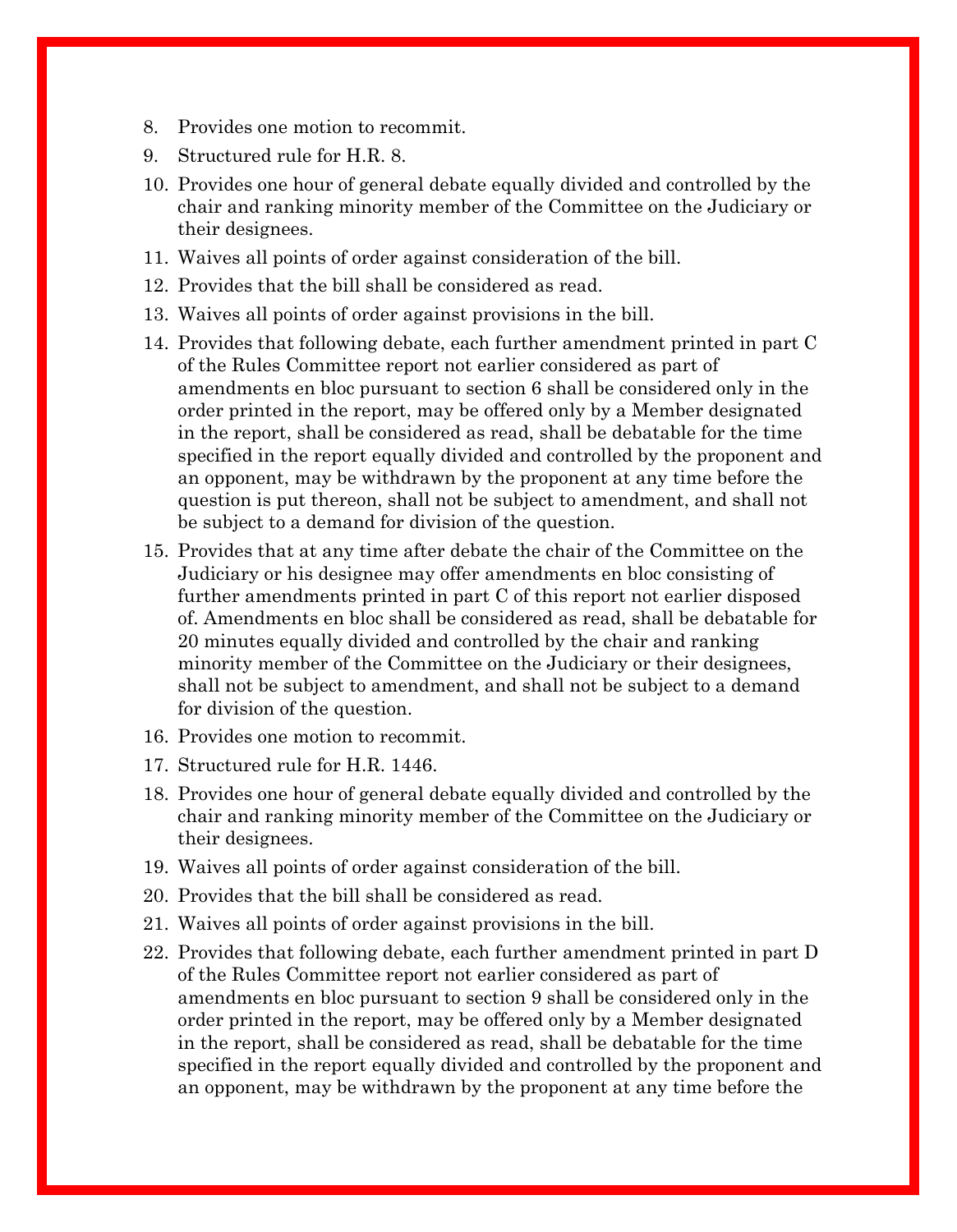question is put thereon, shall not be subject to amendment, and shall not be subject to a demand for division of the question.

- 23. Provides that at any time after debate the chair of the Committee on the Judiciary or his designee may offer amendments en bloc consisting of further amendments printed in part D of the Rules Committee report not earlier disposed of. Amendments en bloc shall be considered as read, shall be debatable for 20 minutes equally divided and controlled by the chair and ranking minority member of the Committee on the Judiciary or their designees, shall not be subject to amendment, and shall not be subject to a demand for division of the question.
- 24. Provides one motion to recommit.
- 25. Waives all points of order against amendments printed in Parts B, C, and D of the Rules Committee report or amendments en bloc described in sections 3, 6, and 9 of the resolution.
- 26. Section 11 provides that on any legislative day during the period from March 13, 2021, through April 22,  $2021-$  (a) the Journal of the proceedings of the previous day shall be considered as approved; and (b) the Chair may at any time declare the House adjourned to meet at a date and time, within the limits of clause 4, section 5, article I of the Constitution, to be announced by the Chair in declaring the adjournment.
- 27. Provides that the Speaker may appoint Members to perform the duties of the Chair for the duration of the period addressed by section 11 as though under clause 8(a) of rule I.
- 28. Provides that each day during the period addressed by section 11 shall not constitute a calendar day for purposes of section 7 of the War Powers Resolution (50 U.S.C. 1546); a legislative day for purposes of clause 7 of rule XIII (resolutions of inquiry); or a calendar or legislative day for purposes of clause 7(c)(1) of rule XXII (motions to instruct).
- 29. Provides that it shall be in order at any time through the calendar day of April 22, 2021, for the Speaker to entertain motions that the House suspend the rules as though under clause 1 of rule XV. The Speaker or her designee shall consult with the Minority Leader or his designee on the designation of any matter for consideration pursuant to this section.
- 30. Provides that the requirement of clause 6(a) of rule XIII for a two-thirds vote to consider a report from the Committee on Rules on the same day it is presented to the House is waived with respect to any resolution reported through the legislative day of April 22, 2021.
- 31. Amends Section 4(d) of House Resolution 8, One Hundred Seventeenth Congress, by adding at the end the following: "(5) the Select Committee shall be composed of 16 Members, Delegates, or the Resident Commissioner appointed by the Speaker, of whom 7 shall be appointed on the recommendation of the Minority Leader.".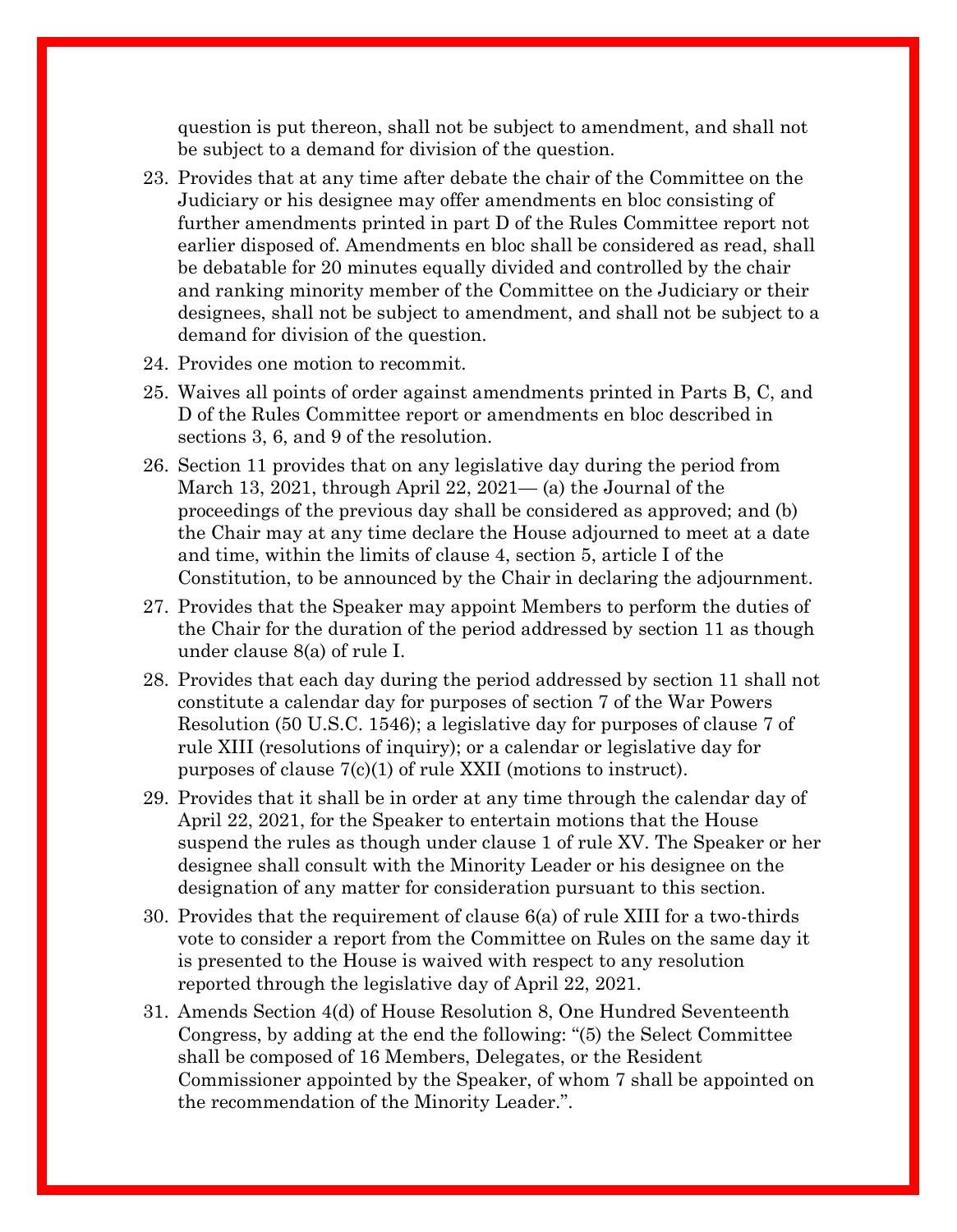#### **RESOLUTION**

*Resolved,* That upon adoption of this resolution it shall be in order to consider in the House the bill (H.R. 842) to amend the National Labor Relations Act, the Labor Management Relations Act, 1947, and the Labor-Management Reporting and Disclosure Act of 1959, and for other purposes. All points of order against consideration of the bill are waived. The amendment printed in part A of the report of the Committee on Rules accompanying this resolution shall be considered as adopted. The bill, as amended, shall be considered as read. All points of order against provisions in the bill, as amended, are waived. The previous question shall be considered as ordered on the bill, as amended, and on any further amendment thereto, to final passage without intervening motion except: (1) one hour of debate equally divided and controlled by the chair and ranking minority member of the Committee on Education and Labor or their respective designees; (2) the further amendments described in section 2 of this resolution; (3) the amendments en bloc described in section 3 of this resolution; and (4) one motion to recommit.

Sec. 2. After debate pursuant to the first section of this resolution, each further amendment printed in part B of the report of the Committee on Rules not earlier considered as part of amendments en bloc pursuant to section 3 of this resolution shall be considered only in the order printed in the report, may be offered only by a Member designated in the report, shall be considered as read, shall be debatable for the time specified in the report equally divided and controlled by the proponent and an opponent, may be withdrawn by the proponent at any time before the question is put thereon, shall not be subject to amendment, and shall not be subject to a demand for division of the question.

Sec. 3. It shall be in order at any time after debate pursuant to the first section of this resolution for the chair of the Committee on Education and Labor or his designee to offer amendments en bloc consisting of further amendments printed in part B of the report of the Committee on Rules accompanying this resolution not earlier disposed of. Amendments en bloc offered pursuant to this section shall be considered as read, shall be debatable for 20 minutes equally divided and controlled by the chair and ranking minority member of the Committee on Education and Labor or their respective designees, shall not be subject to amendment, and shall not be subject to a demand for division of the question.

Sec. 4. Upon adoption of this resolution it shall be in order to consider in the House the bill (H.R. 8) to require a background check for every firearm sale. All points of order against consideration of the bill are waived. The bill shall be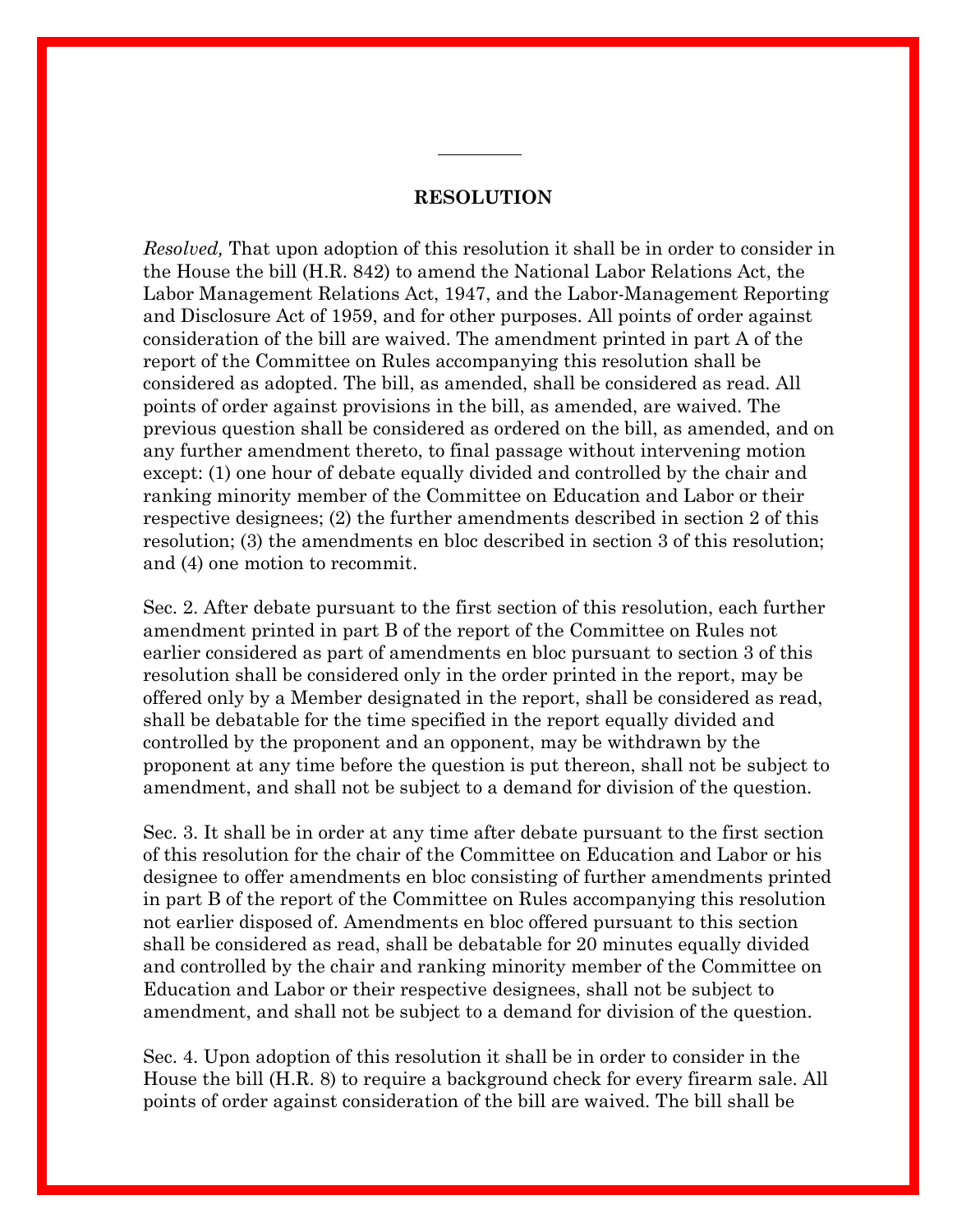considered as read. All points of order against provisions in the bill are waived. The previous question shall be considered as ordered on the bill and on any amendment thereto to final passage without intervening motion except: (1) one hour of debate equally divided and controlled by the chair and ranking minority member of the Committee on the Judiciary or their respective designees; (2) the further amendments described in section 5 of this resolution; (3) the amendments en bloc described in section 6 of this resolution; and (4) one motion to recommit.

Sec. 5. After debate pursuant to section 4 of this resolution, each further amendment printed in part C of the report of the Committee on Rules not earlier considered as part of amendments en bloc pursuant to section 6 of this resolution shall be considered only in the order printed in the report, may be offered only by a Member designated in the report, shall be considered as read, shall be debatable for the time specified in the report equally divided and controlled by the proponent and an opponent, may be withdrawn by the proponent at any time before the question is put thereon, shall not be subject to amendment, and shall not be subject to a demand for division of the question.

Sec. 6. It shall be in order at any time after debate pursuant to section 4 of this resolution for the chair of the Committee on the Judiciary or his designee to offer amendments en bloc consisting of further amendments printed in part C of the report of the Committee on Rules accompanying this resolution not earlier disposed of. Amendments en bloc offered pursuant to this section shall be considered as read, shall be debatable for 20 minutes equally divided and controlled by the chair and ranking minority member of the Committee on the Judiciary or their respective designees, shall not be subject to amendment, and shall not be subject to a demand for division of the question.

Sec. 7. Upon adoption of this resolution it shall be in order to consider in the House the bill (H.R. 1446) to amend chapter 44 of title 18, United States Code, to strengthen the background check procedures to be followed before a Federal firearms licensee may transfer a firearm to a person who is not such a licensee. All points of order against consideration of the bill are waived. The bill shall be considered as read. All points of order against provisions in the bill are waived. The previous question shall be considered as ordered on the bill and on any amendment thereto to final passage without intervening motion except: (1) one hour of debate equally divided and controlled by the chair and ranking minority member of the Committee on the Judiciary or their respective designees; (2) the further amendments described in section 8 of this resolution; (3) the amendments en bloc described in section 9 of this resolution; and (4) one motion to recommit.

Sec. 8. After debate pursuant to section 7 of this resolution, each further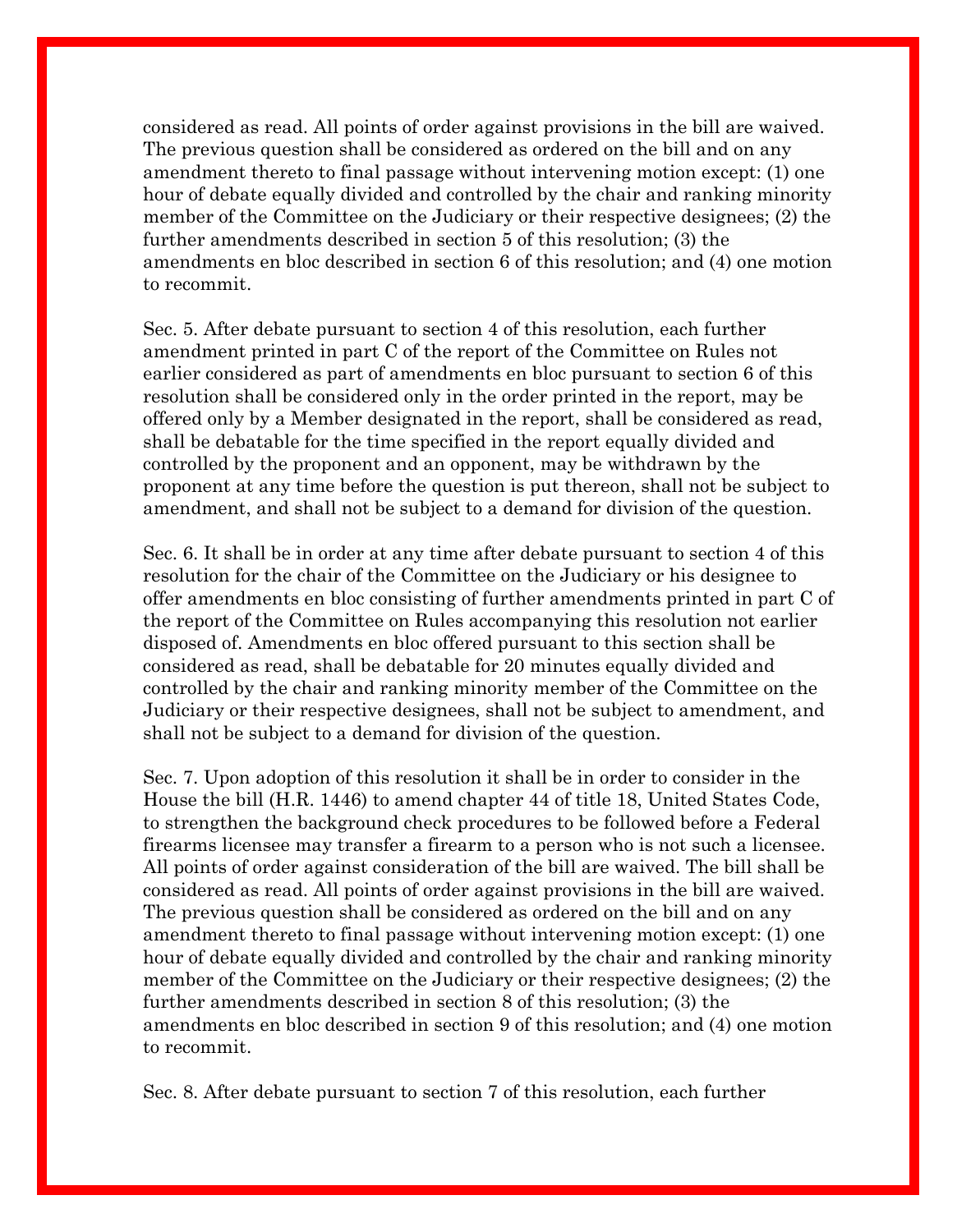amendment printed in part D of the report of the Committee on Rules not earlier considered as part of amendments en bloc pursuant to section 9 of this resolution shall be considered only in the order printed in the report, may be offered only by a Member designated in the report, shall be considered as read, shall be debatable for the time specified in the report equally divided and controlled by the proponent and an opponent, may be withdrawn by the proponent at any time before the question is put thereon, shall not be subject to amendment, and shall not be subject to a demand for division of the question.

Sec. 9. It shall be in order at any time after debate pursuant to section 7 of this resolution for the chair of the Committee on the Judiciary or his designee to offer amendments en bloc consisting of further amendments printed in part D of the report of the Committee on Rules accompanying this resolution not earlier disposed of. Amendments en bloc offered pursuant to this section shall be considered as read, shall be debatable for 20 minutes equally divided and controlled by the chair and ranking minority member of the Committee on the Judiciary or their respective designees, shall not be subject to amendment, and shall not be subject to a demand for division of the question.

Sec. 10. All points of order against the further amendments printed in parts B, C, and D of the report of the Committee on Rules accompanying this resolution or amendments en bloc described in sections 3, 6, and 9 of this resolution are waived.

Sec. 11. On any legislative day during the period from March 13, 2021, through April 22, 2021—

(a) the Journal of the proceedings of the previous day shall be considered as approved; and

(b) the Chair may at any time declare the House adjourned to meet at a date and time, within the limits of clause 4, section 5, article I of the Constitution, to be announced by the Chair in declaring the adjournment.

Sec. 12. The Speaker may appoint Members to perform the duties of the Chair for the duration of the period addressed by section 11 of this resolution as though under clause 8(a) of rule I.

Sec. 13. Each day during the period addressed by section 11 of this resolution shall not constitute a calendar day for purposes of section 7 of the War Powers Resolution (50 U.S.C. 1546).

Sec. 14. Each day during the period addressed by section 11 of this resolution shall not constitute a legislative day for purposes of clause 7 of rule XIII.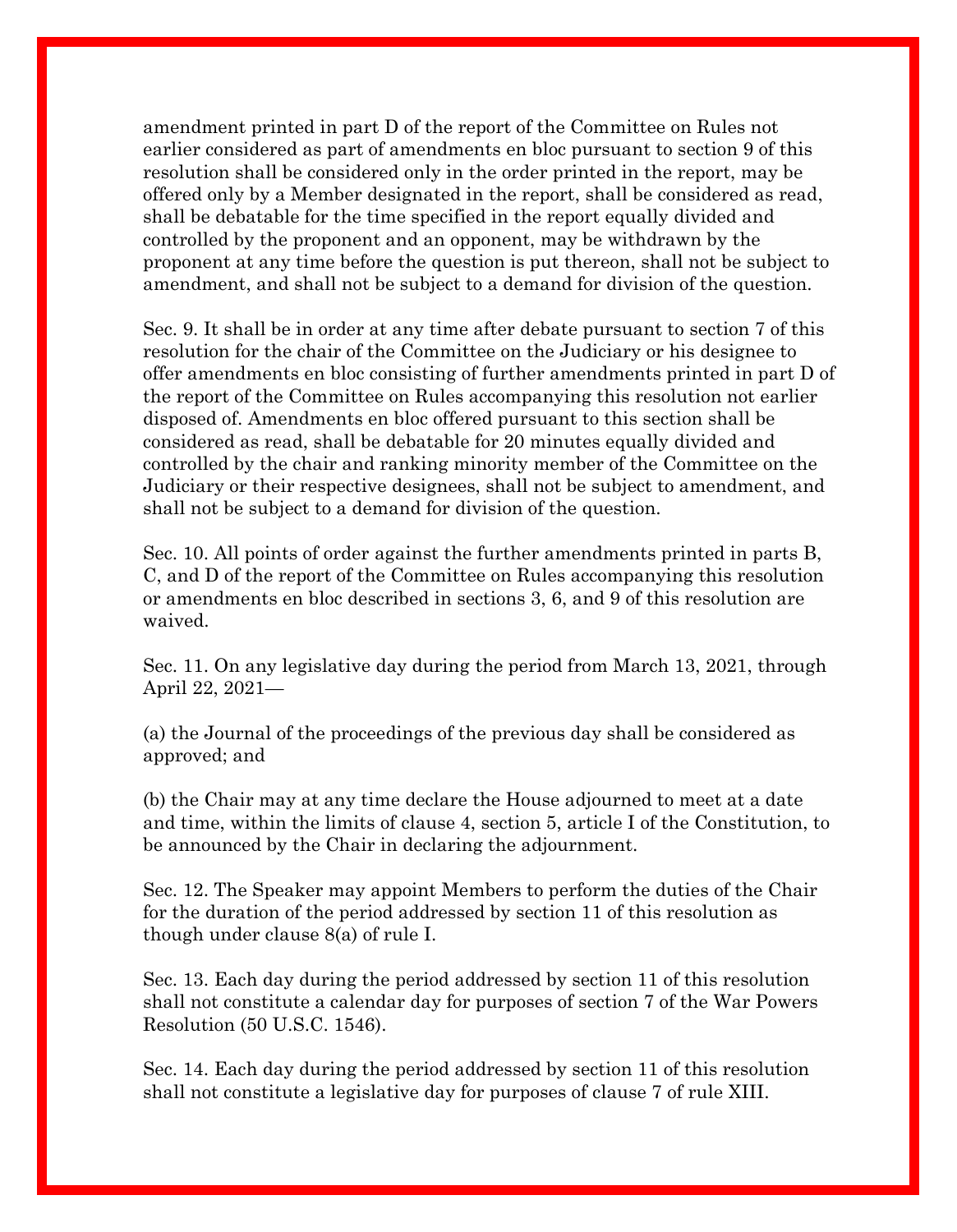Sec. 15. Each day during the period addressed by section 11 of this resolution shall not constitute a calendar or legislative day for purposes of clause 7(c)(1) of rule XXII.

Sec. 16. It shall be in order at any time through the calendar day of April 22, 2021, for the Speaker to entertain motions that the House suspend the rules as though under clause 1 of rule XV. The Speaker or her designee shall consult with the Minority Leader or his designee on the designation of any matter for consideration pursuant to this section.

Sec. 17. The requirement of clause 6(a) of rule XIII for a two-thirds vote to consider a report from the Committee on Rules on the same day it is presented to the House is waived with respect to any resolution reported through the legislative day of April 22, 2021.

Sec. 18. Section 4(d) of House Resolution 8, One Hundred Seventeenth Congress, is amended by --

(a) in paragraph (3), striking "and";

(b) in paragraph (4), striking the period and inserting "; and"; and

(c) adding at the end the following:

"(5) the Select Committee shall be composed of 16 Members, Delegates, or the Resident Commissioner appointed by the Speaker, of whom 7 shall be appointed on the recommendation of the Minority Leader.".

### **SUMMARY OF AMENDMENT TO H.R. 842 IN PART A PROPOSED TO BE CONSIDERED AS ADOPTED**

| Sponsor           | # Description                                    |
|-------------------|--------------------------------------------------|
| 1. Scott,         | #14 (MANAGER'S) States that amendments under     |
| <b>Bobby (VA)</b> | this Act shall not be construed to amend section |
|                   | 274A of the Immigration and Nationality Act (8)  |
|                   | U.S.C. 1324a).                                   |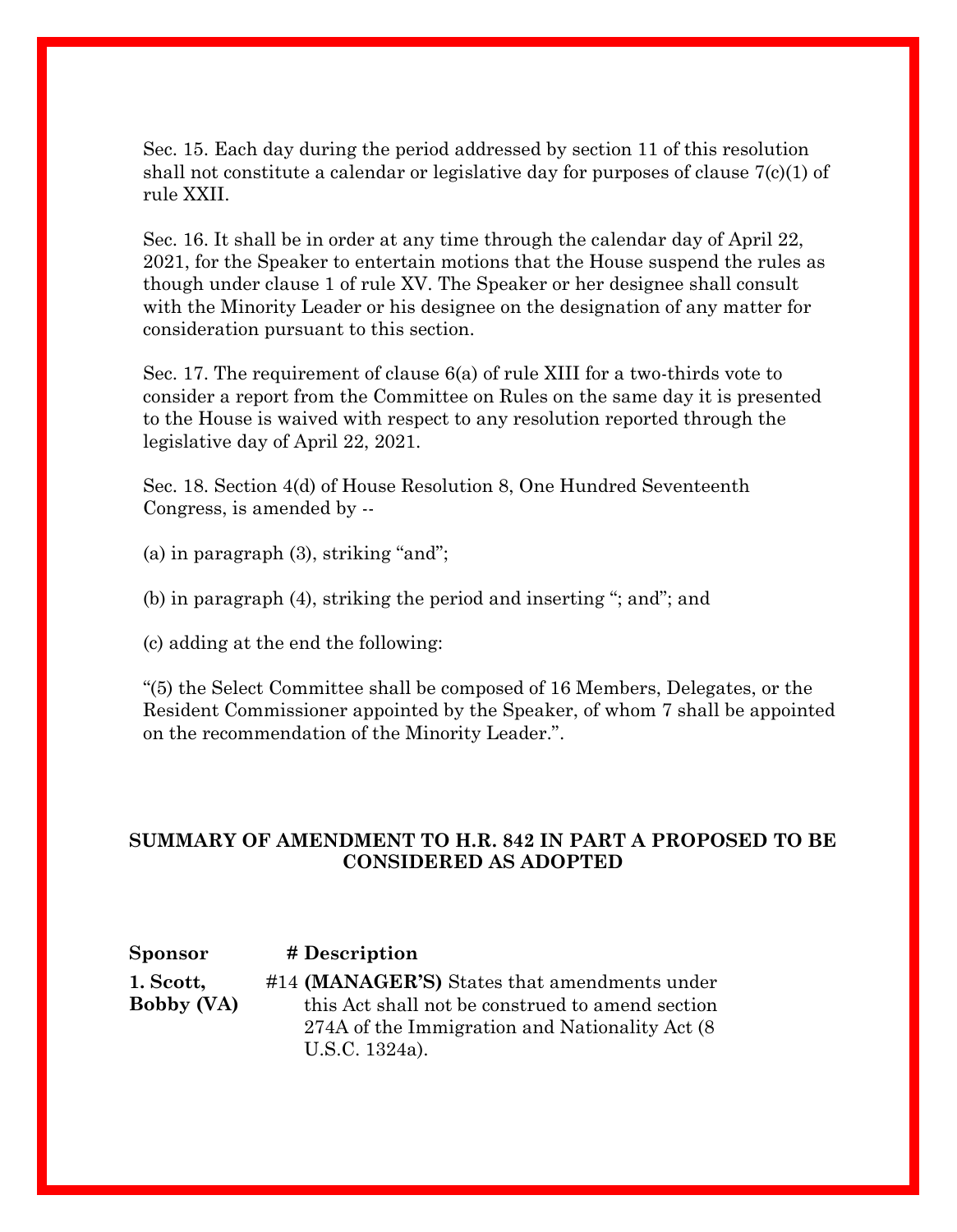## **SUMMARY OF AMENDMENTS TO H.R. 842 IN PART B PROPOSED TO BE MADE IN ORDER**

(summaries derived from information provided by sponsors)

| <b>Sponsor</b>                  | # Description                                                                                                                                                                                                                                                                                                                                                                                                        | Debate<br><b>Time</b> |
|---------------------------------|----------------------------------------------------------------------------------------------------------------------------------------------------------------------------------------------------------------------------------------------------------------------------------------------------------------------------------------------------------------------------------------------------------------------|-----------------------|
| 1.<br><b>Bourdeaux</b><br>(GA)  | #25 Clarifies that nothing in this Act shall be<br>construed to affect the jurisdictional standards<br>of the NLRB with respect to small businesses,<br>including any standards those that measure the<br>size of a business with respect to revenues, that<br>are used to determine whether an industry is<br>affecting commerce for purposes of determining<br>coverage under the National Labor Relations<br>Act. | (10)<br>minutes)      |
| 2. Allen<br>(GA), Cline<br>(VA) | #47 Strikes Section 111 in the bill, which overturns<br>state right-to-work laws.                                                                                                                                                                                                                                                                                                                                    | (10)<br>minutes)      |
| 3. Comer<br>(KY)                | #21 Strikes Sec. 202 of the bill which codifies the<br>Obama Administration's "persuader rule"<br>requiring attorneys and consultants to disclose<br>to DOL arrangements or agreements they have<br>with employers regarding unionization where<br>the attorney or consultant will not be<br>communicating with employees.                                                                                           | (10)<br>minutes)      |
| 4. Davids<br>(KS)               | #71 (LATE) Clarifies that the amendments made<br>under this Act shall not affect the privacy of<br>employees with respect to voter lists provided to<br>labor organizations by employers pursuant to<br>elections directed by the Board.                                                                                                                                                                             | (10)<br>minutes)      |
| 5. Fitzgerald<br>(WI)           | #39 Requires a labor organization to receive express<br>consent from the employee before using his or<br>her union dues for any purpose not directly<br>related to the labor organization's collective<br>bargaining or contract administration.                                                                                                                                                                     | (10)<br>minutes)      |
| 6. Fulcher<br>(ID)              | #37 Codifies "vote-and-impound" process for<br>blocking charges and 45-day decertification<br>window for voluntary recognition as set forth in                                                                                                                                                                                                                                                                       | (10)<br>minutes)      |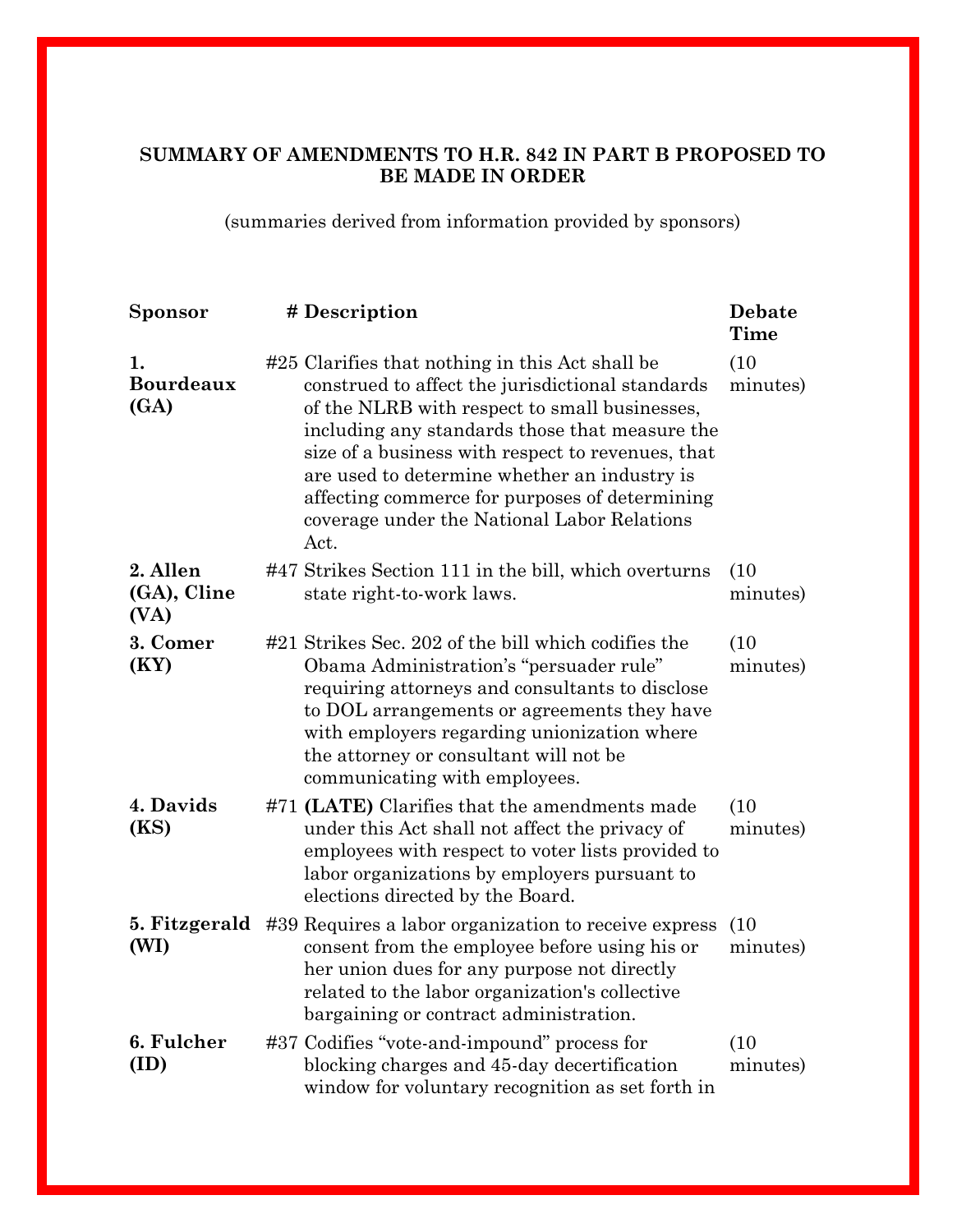|                                                                                                                          | the NLRB's August 12, 2019, Notice of Proposed<br>Rulemaking.                                                                                                                                                                                                                                                                                                  |                  |
|--------------------------------------------------------------------------------------------------------------------------|----------------------------------------------------------------------------------------------------------------------------------------------------------------------------------------------------------------------------------------------------------------------------------------------------------------------------------------------------------------|------------------|
| 7. Good (VA)                                                                                                             | #18 Amends section 302 of the Labor Management<br>Relations Act to prohibit "neutrality"<br>agreements", to allow for greater fairness and<br>transparency for workers in their<br>representation.                                                                                                                                                             | (10)<br>minutes) |
| 8. Hern (OK)                                                                                                             | #6 States that the Act may not take effect until the (10)<br>Secretary of Labor certifies that the bill will not minutes)<br>have an adverse impact on rates of employment<br>in the United States.                                                                                                                                                            |                  |
| 9. Jackson<br>Lee (TX)                                                                                                   | #12 (REVISED) Provides whistleblower protections (10<br>to employees who report violations of the Labor minutes)<br>Management Reporting and Disclosure Act<br>(LMRDA) with this amendment covering<br>employees of employers as well as employees of<br>labor unions.                                                                                         |                  |
| 10. Keller<br>(PA)                                                                                                       | #16 Strikes language in the bill banning employers<br>from permanently replacing striking workers<br>and language which permits intermittent<br>striking. The NLRA currently protects the right<br>of employees to replace striking workers<br>permanently, and the NLRB has held that<br>"intermittent" strikes are not protected activity<br>under the NLRA. | (10)<br>minutes) |
| 11. Levin,<br>Andy (MI)                                                                                                  | #34 Directs the National Labor Relations Board to<br>develop a system and procedures to conduct<br>union representation elections electronically, as<br>allowed by the underlying legislation.                                                                                                                                                                 | (10)<br>minutes) |
| 12. McBath<br>(GA),<br><b>Phillips</b><br>(MN),<br>Morelle<br>(NY),<br>Murphy,<br>Stephanie<br>(FL),<br>Schrader<br>(OR) | #54 Clarifies that nothing in this Act shall affect the (10)<br>definitions of "employer" or "employee" under<br>any state law for wage, hour, worker's<br>compensation or unemployment insurance.                                                                                                                                                             | minutes)         |
| 13. Murphy,<br>Stephanie<br>(FL),                                                                                        | #68 (LATE) (REVISED) Requires GAO, within<br>one-and-a-half years from the date of                                                                                                                                                                                                                                                                             | (10)<br>minutes) |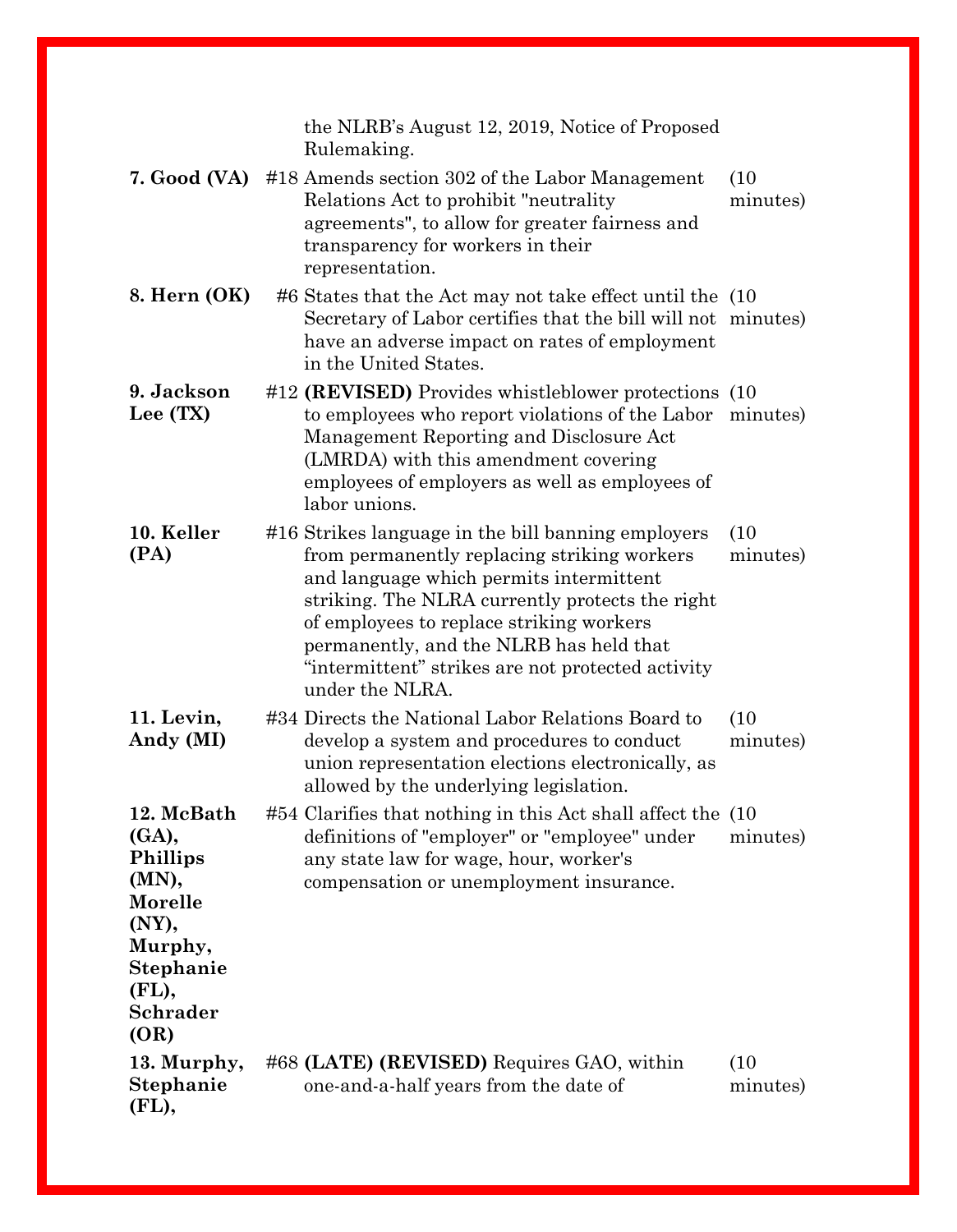| <b>McBath</b><br>(GA), Peters<br>(CA),<br><b>Phillips</b><br>(MN), Case<br>(HI), Cuellar<br>(TX),<br>Schrader<br>(OR), Rice,<br>Kathleen<br>(NY) | enactment, to prepare a report on the impact—<br>on workers and businesses across different<br>sectors—of the changes made by the bill to the<br>definition of "employee" (the "ABC" test) and the<br>definition of "joint employer" under the National<br>Labor Relations Act. The President is required<br>to consider the report and, within 60 days, may<br>recommend that Congress modify one or both of<br>these definitions or make no recommendation.<br>Expresses the Sense of the House that the<br>House shall consider whether to accept, reject,<br>or modify any recommendations received from<br>the President. |
|--------------------------------------------------------------------------------------------------------------------------------------------------|--------------------------------------------------------------------------------------------------------------------------------------------------------------------------------------------------------------------------------------------------------------------------------------------------------------------------------------------------------------------------------------------------------------------------------------------------------------------------------------------------------------------------------------------------------------------------------------------------------------------------------|
| 14. Newman<br>(IL)                                                                                                                               | #67 (LATE) Specifies the National Labor Relations<br>(10)<br>Board's regulations regarding notices to inform<br>minutes)<br>workers of their rights must address<br>requirements for posting notices in the<br>languages spoken by the employees.                                                                                                                                                                                                                                                                                                                                                                              |
| 15. Stevens<br>(MI)                                                                                                                              | #65 Directs the GAO to conduct a report on sectoral<br>(10)<br>bargaining in other countries.<br>minutes)                                                                                                                                                                                                                                                                                                                                                                                                                                                                                                                      |
| 16. Tlaib<br>(MI)                                                                                                                                | #8 Establishes a 120-day timeline for the tripartite (10<br>arbitration process between the employees/labor minutes)<br>organization and employer in order to ensure<br>that the arbitration process is not indefinitely<br>drawn out.                                                                                                                                                                                                                                                                                                                                                                                         |
| 17. Torres,<br>Ritchie (NY)                                                                                                                      | #22 Revises the Labor-Management and Disclosure<br>(10)<br>Act of 1959 to require the Department of Labor<br>minutes)<br>to make disclosures under the persuader rule<br>publicly available in an accessible and<br>searchable electronic form, and through a<br>secure software application for use on an<br>electronic device.                                                                                                                                                                                                                                                                                               |
| 18. Walberg<br>(MI)                                                                                                                              | #24 Strike the language in the bill requiring that a<br>(10)<br>pre-election hearing begin no later than eight<br>minutes)<br>days after a notice of such hearing is served and<br>replaces the provision with language ensuring<br>at least 14 days between the filing of an election<br>petition and a hearing taking place.                                                                                                                                                                                                                                                                                                 |
| 19. Wilson,<br>Joe (SC),<br>Allen (GA),<br>Gohmert<br>(TX),                                                                                      | #59 Amends Section 111 to strike current language<br>(10)<br>and insert the national right-to-work language<br>minutes)<br>erasing automatic dues clauses.                                                                                                                                                                                                                                                                                                                                                                                                                                                                     |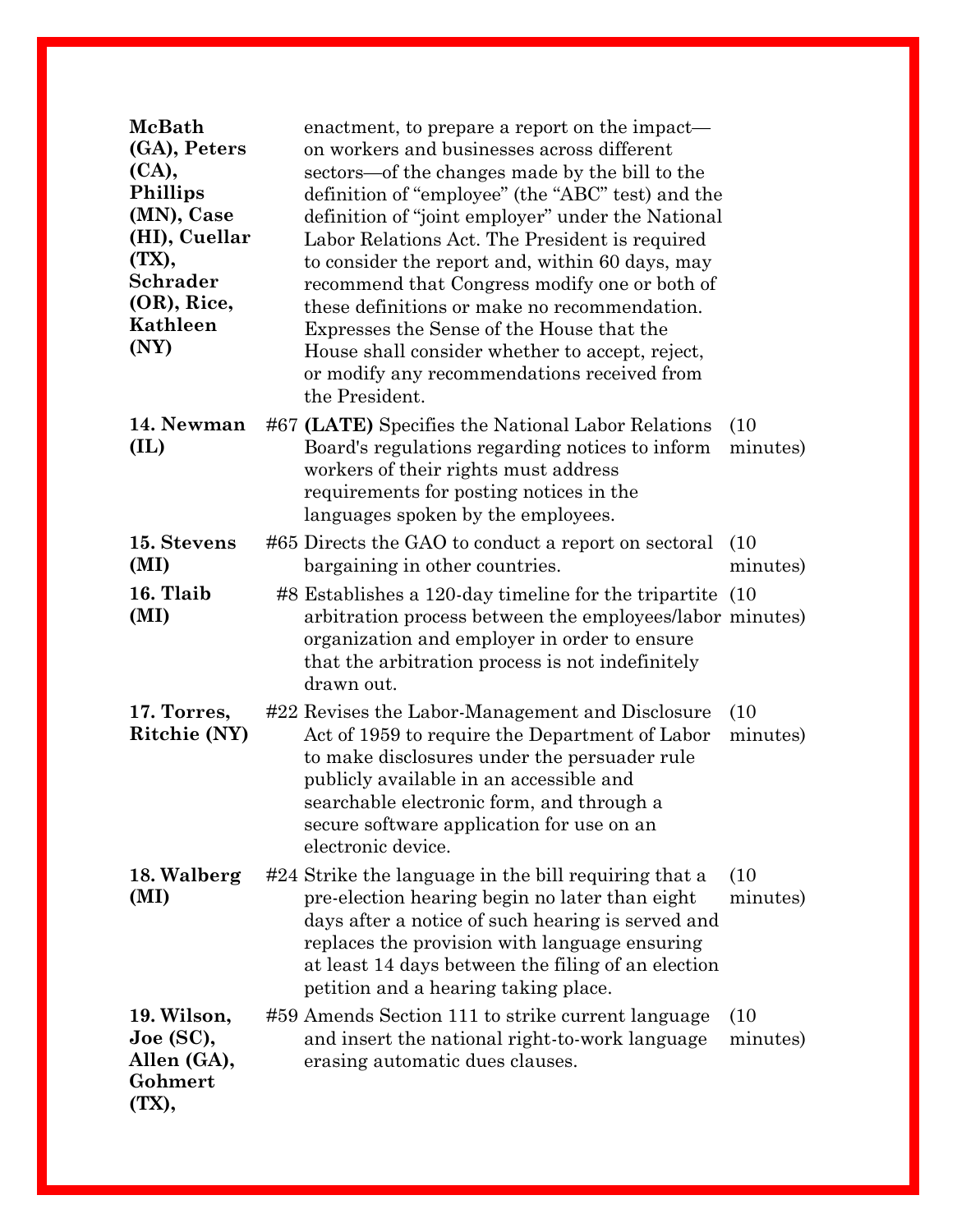**[Burgess](https://amendments-rules.house.gov/amendments/WILSSC_013_xml210304145122704.pdf)  [\(TX\), Weber](https://amendments-rules.house.gov/amendments/WILSSC_013_xml210304145122704.pdf)  [\(TX\), Cline](https://amendments-rules.house.gov/amendments/WILSSC_013_xml210304145122704.pdf)  [\(VA\),](https://amendments-rules.house.gov/amendments/WILSSC_013_xml210304145122704.pdf)  [Norman](https://amendments-rules.house.gov/amendments/WILSSC_013_xml210304145122704.pdf)  [\(SC\),](https://amendments-rules.house.gov/amendments/WILSSC_013_xml210304145122704.pdf)  [Bishop, Dan](https://amendments-rules.house.gov/amendments/WILSSC_013_xml210304145122704.pdf)  [\(NC\),](https://amendments-rules.house.gov/amendments/WILSSC_013_xml210304145122704.pdf)  [McClintock](https://amendments-rules.house.gov/amendments/WILSSC_013_xml210304145122704.pdf)  [\(CA\), Issa](https://amendments-rules.house.gov/amendments/WILSSC_013_xml210304145122704.pdf)  [\(CA\),](https://amendments-rules.house.gov/amendments/WILSSC_013_xml210304145122704.pdf)  [Timmons](https://amendments-rules.house.gov/amendments/WILSSC_013_xml210304145122704.pdf)  [\(SC\), Mann](https://amendments-rules.house.gov/amendments/WILSSC_013_xml210304145122704.pdf)  [\(KS\),](https://amendments-rules.house.gov/amendments/WILSSC_013_xml210304145122704.pdf)  [Rutherford](https://amendments-rules.house.gov/amendments/WILSSC_013_xml210304145122704.pdf)  [\(FL\), Lesko](https://amendments-rules.house.gov/amendments/WILSSC_013_xml210304145122704.pdf)  [\(AZ\),](https://amendments-rules.house.gov/amendments/WILSSC_013_xml210304145122704.pdf)  [Harshbarger](https://amendments-rules.house.gov/amendments/WILSSC_013_xml210304145122704.pdf) [\(TN\),](https://amendments-rules.house.gov/amendments/WILSSC_013_xml210304145122704.pdf)  [Tiffany,](https://amendments-rules.house.gov/amendments/WILSSC_013_xml210304145122704.pdf)  [Thomas \(WI\)](https://amendments-rules.house.gov/amendments/WILSSC_013_xml210304145122704.pdf)**

### **SUMMARY OF AMENDMENTS TO H.R. 8 IN PART C PROPOSED TO BE MADE IN ORDER**

(summaries derived from information provided by sponsors)

| <b>Sponsor</b>   | # Description                                                                                                                                                                                                                                                                            | <b>Debate</b><br>Time |
|------------------|------------------------------------------------------------------------------------------------------------------------------------------------------------------------------------------------------------------------------------------------------------------------------------------|-----------------------|
| 1. Clyde<br>(GA) | #18 Requires the Attorney General, the Comptroller<br>General, and a nongovernmental organization<br>to each conduct a study, within 180 days of<br>enactment, to determine how and to what<br>extent the provisions of this Act will reduce<br>rates of violent crime and gun violence. | (10)<br>minutes)      |
| $2. Crist$ (FL)  | #23 (REVISED) Requires an alien lawfully<br>admitted to the United States under a non-<br>immigrant visa to obtain the approval of the<br>Attorney General before receiving a firearm.                                                                                                   | (10)<br>minutes)      |
|                  | <b>3. Crow (CO)</b> #16 Expands the background check exemption for<br>hunting and fishing to also include pest                                                                                                                                                                           | (10)<br>minutes)      |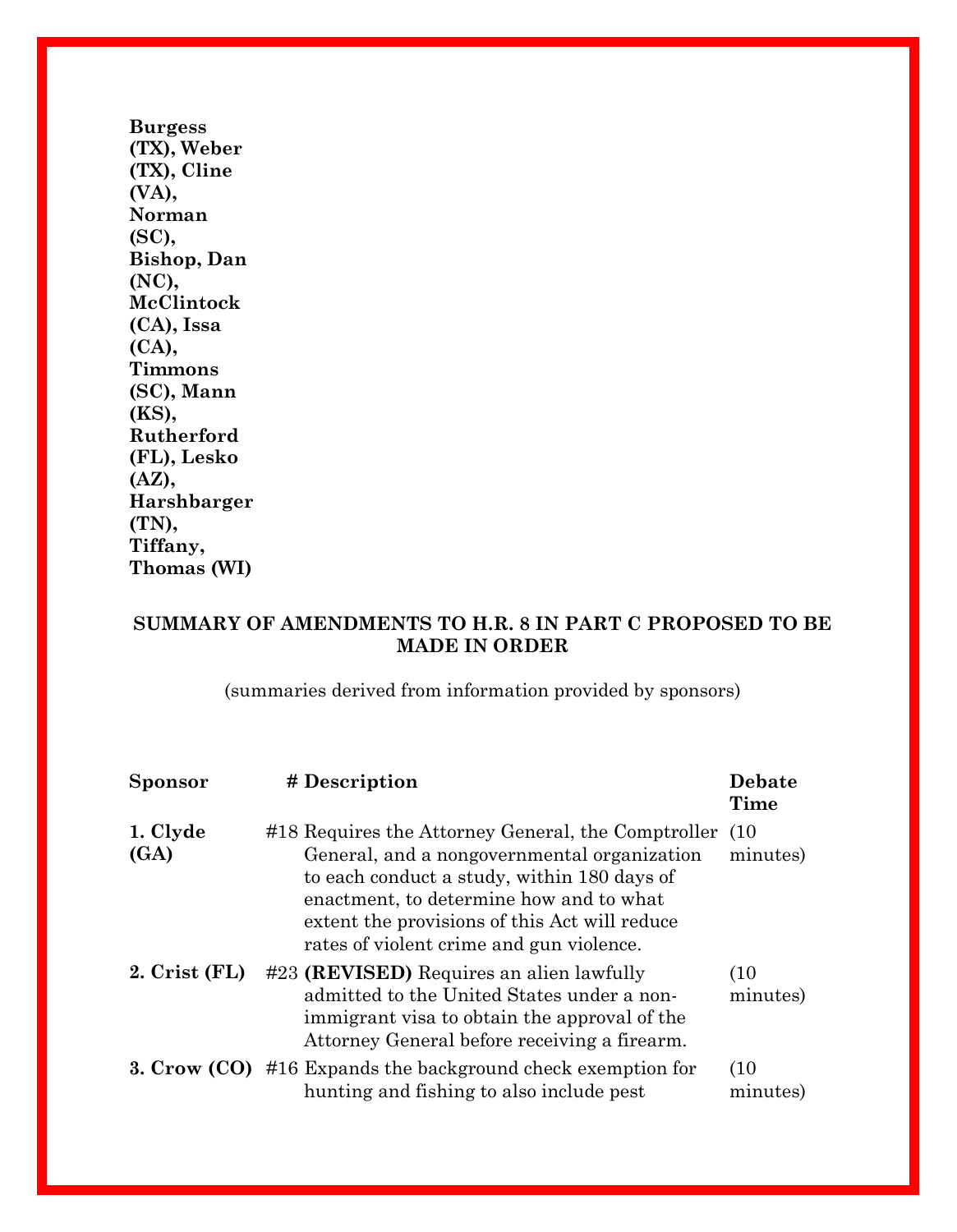|                                    | remediation associated with ranching and<br>farming.                                                                                                                                                                                           |                  |
|------------------------------------|------------------------------------------------------------------------------------------------------------------------------------------------------------------------------------------------------------------------------------------------|------------------|
| 4. Garcia,<br>Sylvia (TX)          | #3 Requires the Attorney General to make<br>available to any person licensed under this<br>chapter both Spanish and English versions of<br>the form required for the conduct of a<br>background check.                                         | (10)<br>minutes) |
| 5. Jackson<br>Lee (TX)             | #9 Makes clear that a gun owner who realizes that<br>he or she is at risk of suicide may transfer the<br>gun to some one else, if the risk is imminent,<br>without a background check to prevent self-<br>harm.                                | (10)<br>minutes) |
| 6. Lamb<br>(PA), Rice,<br>Tom (SC) | #19 (REVISED) Clarifies that no background check (10)<br>is required for exchanges of firearms between<br>family members and rather should be viewed,<br>between family members, as two simultaneous<br>gifts.                                 | minutes)         |
| 7. Newman<br>(IL), Porter<br>(CA)  | #21 Requires a report to Congress, within 150 day<br>after enactment, analyzing the effect, if any, of<br>this Act on the safety of victims of domestic<br>violence, domestic abuse, dating partner<br>violence, sexual assault, and stalking. | (10)<br>minutes) |
| 8. Torres,<br>Ritchie (NY)         | #4 Revises the purpose of the Act to explicitly<br>prohibit gun purchases for certain individuals<br>who do not pass background checks.                                                                                                        | (10)<br>minutes) |

### **SUMMARY OF AMENDMENTS TO H.R. 1446 IN PART D PROPOSED TO BE MADE IN ORDER**

(summaries derived from information provided by sponsors)

| <b>Sponsor</b>     | # Description                                                                                                                                                                                                                                       | <b>Debate</b><br>Time |
|--------------------|-----------------------------------------------------------------------------------------------------------------------------------------------------------------------------------------------------------------------------------------------------|-----------------------|
| 1. Burgess<br>(TX) | #1 (REVISED) Requires the Department of<br>Justice Inspector General to submit a report to<br>Congress on the number of NICS denials<br>referred for investigation after a firearm was<br>sold to a person who was later found to be<br>ineligible. | (10)<br>minutes)      |
| 2. Levin.          | #5 Adds to the GAO reports in the bill, which are to (10)                                                                                                                                                                                           |                       |